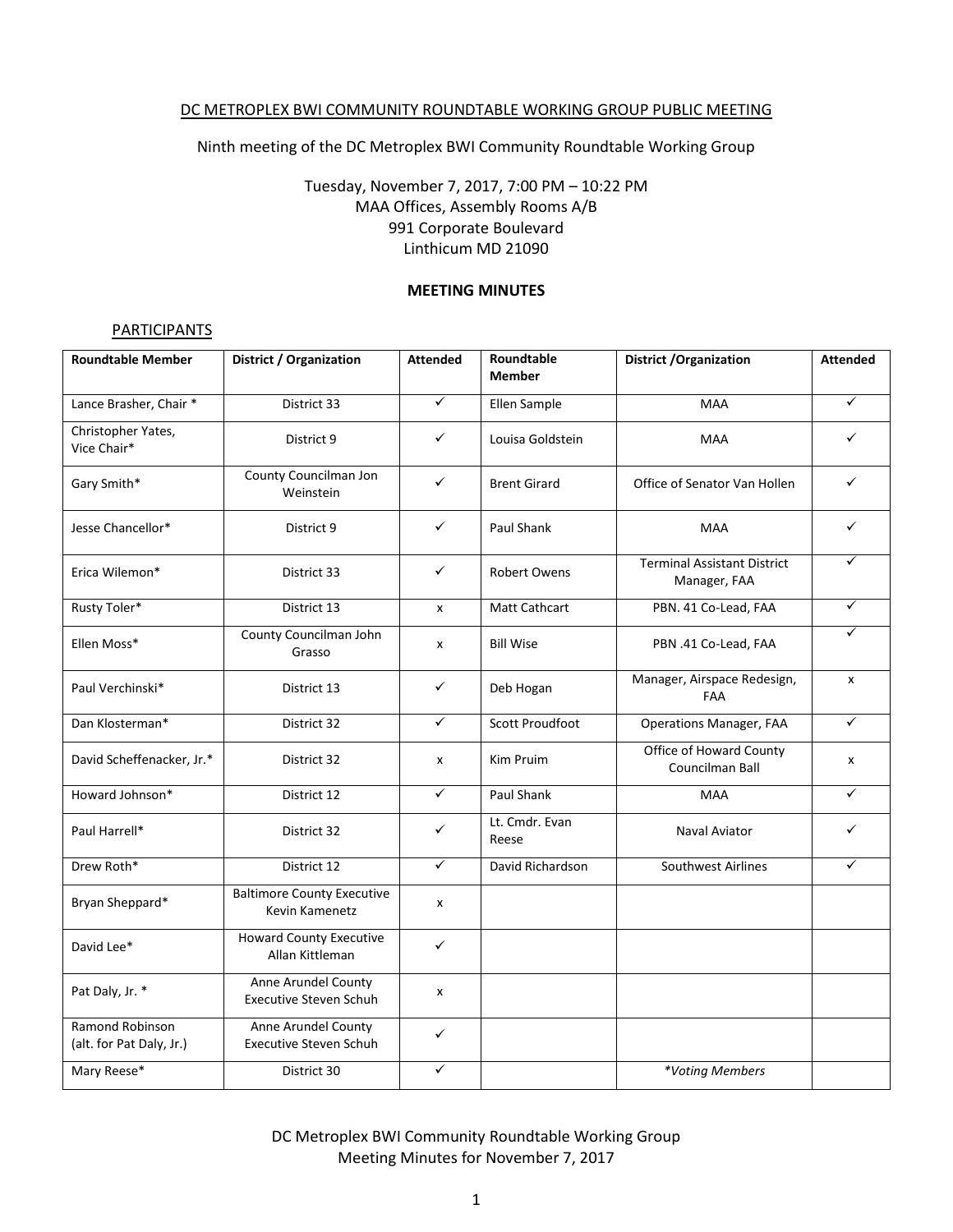CONTRACTOR SUPPORT Kurt Hellauer, HMMH Adam Scholten, HMMH A.J. Durham, Straughan Christine Wysocki, Straughan

#### MEETING MATERIALS

Participants received the following materials in advance:

- Draft Meeting Minutes from September 19, 2017
- Draft Meeting Minutes from October 17, 2017
- Meeting Agenda for November 7, 2017

Handouts at meeting:

No additional handouts were distributed at the meeting.

Displayed at meeting:

- Performance-Based Navigation (PBN) Implementation Working Group Presentation
- Slides showing Departures from Runway 15 and Runway 28 and Arrivals to Runway 33

#### **1. Introductions**

Mr. Lance Brasher (Chair) welcomed attendees and began the meeting. He expressed gratitude for the tremendous support received from elected officials on the federal, state, and county levels. He reminded attendees of the unanimous decision of the Roundtable to revert to pre-NextGen impact levels, and how there has been a great deal of back-and-forth with FAA to date.

In August, the PBN Implementation Working Group began meeting to devise solutions to the Roundtable's issues. These meetings have been attended by MAA and consultants, but no Roundtable members. Mr. Brasher noted that this is the first time the Roundtable will be hearing about the progress of these meetings. He then introduced the FAA members in attendance.

### *Review and approve agenda for tonight's meeting*

Mr. Paul Verchinski moved to approve tonight's meeting agenda. Mr. Drew Roth seconded. All in favor. Agenda approved.

### *Review and approve September 19, 2017 meeting minutes*

Mr. Paul Verchinski moved to approve the September 19<sup>th</sup> meeting minutes. An update was requested and confirmed: Mr. Paul Harrell is on the Technical Liaison Committee, instead of Mr. Verchinski. Mr. Jesse Chancellor seconded. All in favor. Meeting minutes from September 19<sup>th</sup> approved, with the expectation of an update to the Technical Liaison Committee participants.

#### *Review and approve October 17, 2017 meeting minutes*

Mr. Verchinski moved to approve the October 17<sup>th</sup> minutes. Mr. Harrell seconded. All in favor. Meeting minutes from October 17<sup>th</sup> approved.

## **2. Discussion and Vote for Amendment of BWI Roundtable Charter to Add a Second Representative for District 30 (Annapolis)**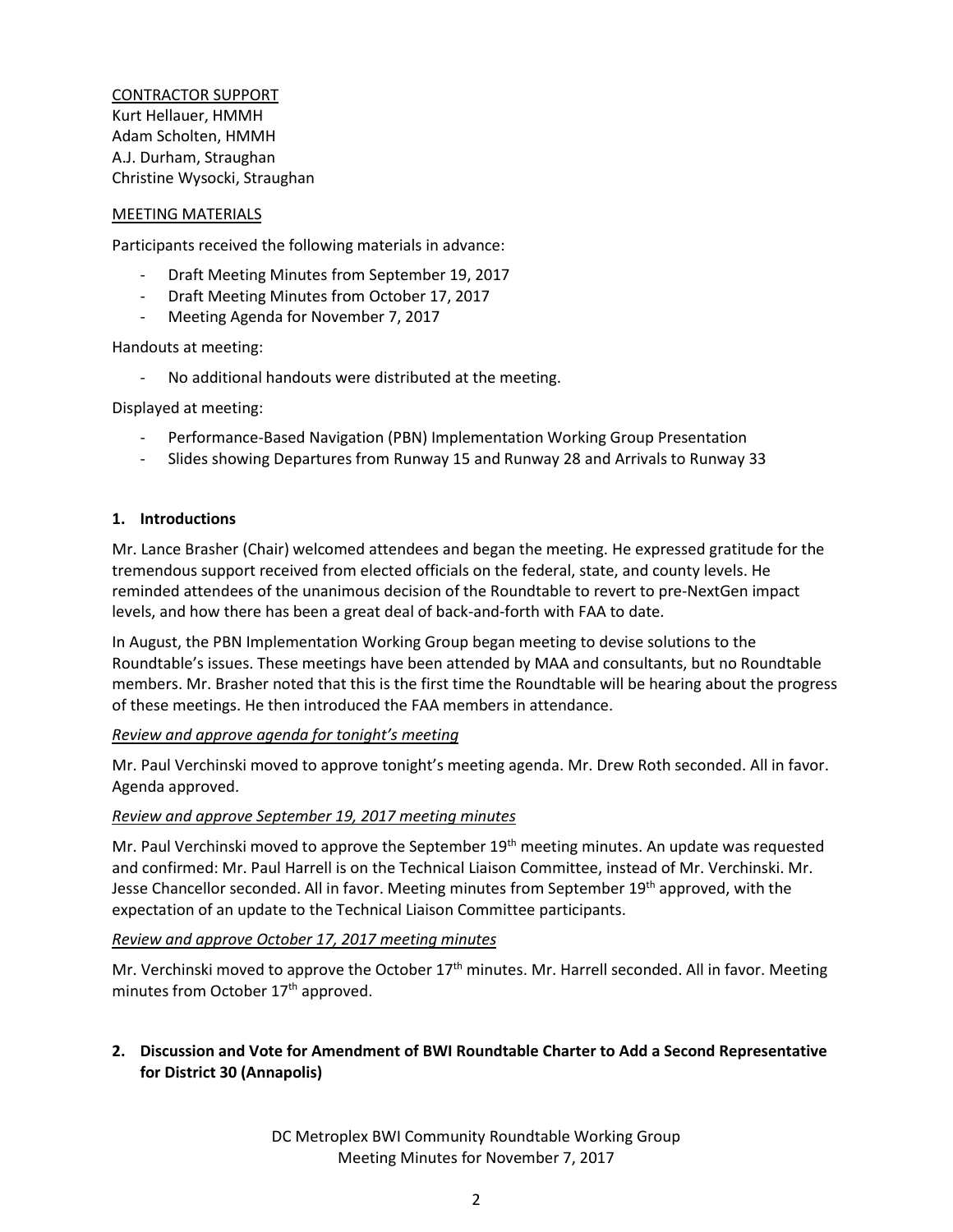Ms. Mary Reese requested the allowance of another representative from District 30 (Annapolis/Eastport) on the Roundtable. She cited a busy schedule for her and Mr. Evan Reese in the coming months. She anticipates to have another person to recommend by the December meeting.

Mr. Brasher proposed a vote on the modification of the Roundtable's Charter to add a second representative for District 30. Mr. Verchinski moved to add member to District 30. Mr. Chancellor seconded. All in favor. Mr. Brasher stated that the Charter will be updated, circulated, and available on the website.

#### **Deliverables:**

- Mr. Brasher/another Roundtable member(s) to update, circulate, and post Charter
- Ms. Reese to nominate resident of Eastport/Annapolis to join Roundtable by December meeting

### **3. Presentation from PBN Implementation Working Group regarding remedial actions and issues relating to flight paths, dispersion, and altitude**

Mr. Robert Owens of FAA introduced himself and his colleagues in attendance, including Mr. Scott Proudfoot. Mr. Owens reminded the group that the FAA committed to providing an update on the PBN Implementation/.41 Process in November. While this was considered an aggressive timeline by Ms. Lynn Ray of FAA, they still thought it important to share an update at this time. He thanked the Roundtable for their flexibility in scheduling this meeting outside of their usual timeline.

The PBN Implementation Working Group convenes over a 3-day timeframe, where information is shared and processed. Mr. Matt Cathcart of FAA introduced the presentation and Mr. Bill Wise, National Air Traffic Controllers Association (NATCA) Union Representative for the .41 Process, presented the material. Both Mr. Cathcart and Mr. Wise are FAA employees who work within the Eastern Service Area.

The .41 process was explained as a collaborative process that includes industry (American, Southwest, and United attended). The goal of this process is to amend procedures, based on the recommendations put forth by the Roundtable. Mr. Wise presented the Roundtable requests regarding BWI departures in conjunction with discussing the various methods on which aircraft can navigate published departure procedures.

Mr. Evan Reese requested Mr. Wise mention the overall problem statement because Mr. Reese wanted to ensure the PBN Working Group was focusing on what the Roundtable had asked for. Mr. Wise stated they aimed for the outcome of reverting to pre-NextGen flight patterns. Mr. Wise stated that through the .41 process, they did the IRF and a bar process, determining which procedures they would attempt to amend. Mr. Chancellor restated Mr. Reese's question and asked the FAA directly: What set of problems are you here to fix? Mr. Wise asked for patience, as this should become apparent throughout the presentation.

Mr. Verchinski asked Mr. Wise to point out, during the presentation, what suggested solutions correlate to reverting to pre-NextGen flight patterns. Mr. Reese questioned whether the first slide gave an overview of all of the solutions to be offered tonight, as problems with arrivals were missing. Mr. Wise noted that this presentation shows the progress of the PBN Working Group, which is about 50% of the way through making changes to the procedures. The purpose of the presentation is not to show final options, rather to give a status update; if progress to date does not meet up with the Roundtable's requests, this will need to be discussed to determine how the Working Group should proceed.

Mr. Brasher and Mr. Reese inquired as to whether Mr. Wise and Mr. Cathcart had seen the letters sent by the Roundtable to the FAA. Mr. Owens expressed that this would not occur because of their positions within FAA. Mr. Brasher reminded the group that the .41 process could turn out to be inefficient, if the Working Group works toward solutions for problems that are not important to the Roundtable; a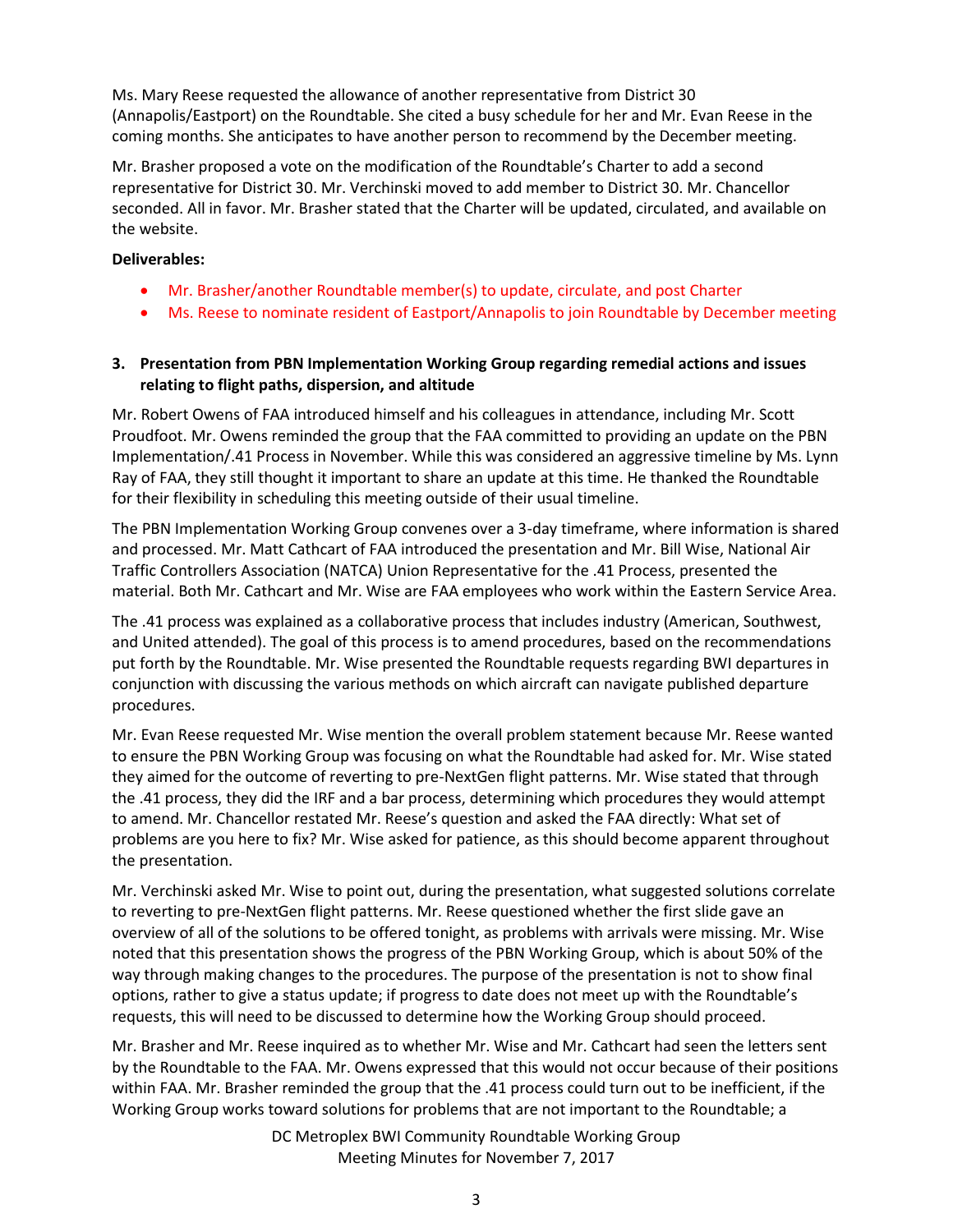bureaucratic gap is not a reason for them to not see the letters which stated the requests of the Roundtable. Mr. Owens assured everyone that he believes the contents of the Roundtable's letters were conveyed to the Working Group; Mr. Wise concurred. Ms. Karen Harrell of MAA agreed to make copies of the letters for the FAA attendees to take with them after the meeting.

Ms. Reese clarified that the Roundtable is not necessarily requesting the FAA "go back" with regards to changing aircraft flight paths. The Roundtable is requesting the FAA move forward and fix issues with procedures that the FAA has created by returning aircraft flight paths to historical locations using the best tools available. Ms. Reese suggested that NextGen can do all of the things the Roundtable is requesting (dispersion, higher altitudes, vectoring) based on what is published online. Mr. Wise noted limitations related to plane models and safety which determine the criteria that dictates the modification of procedures.

Mr. Wise showed slides that depicted notional paths and suggested changes from today's patterns, including the shifting and addition of waypoints. It was explained that fly-by waypoints, as opposed to fly-over waypoints, should create some dispersion. He also stated that the Working Group does not design procedures using Google Earth or maps, they base designs on criteria. Mr. Roth expressed annoyance that the presented notional paths did not provide adequate reference to community locations. While Mr. Roth understood that the Working Group does not design to Google Earth, it is imperative that the community know where populations could be impacted by changes in flight paths relative to the notional designs and known ground based locations.

Ms. Reese inquired about the amount of dispersion that would occur within the depicted notional paths. It was also noted that moving aircraft flight paths back to historical locations was not sufficient without also including dispersion. Mr. Owens and Mr. Shank committed to research modeling of fly-by waypoints.

To clarify the Roundtable's original request, Mr. Brasher presented a different set of slides, which depicted what the Roundtable meant by "reverting to pre-NextGen." The slides showed Runway 15 arrivals as well as Runway 15R and 28 departures from 2012 (pre-NextGen) with flight paths in yellow lines and 2016 (post-NextGen) flight paths in red lines for comparison. The 2012 flight paths demonstrate dispersion when compared to the flight paths from 2016. Mr. Shank believes this is what the FAA presentation was showing within the notional path, utilizing dispersion that could be achieved with current technological capabilities. Mr. Chancellor and Mr. Brasher expressed dissatisfaction with the harm inflicted on people. This harm cannot be shifted to others. Mr. Brasher stated that it is absolutely unacceptable to have concentration (of flights). He believes it is possible for the FAA to fix this problem, with the right people and the right ingenuity.

Mr. Shank inquired to Mr. Roth as to what types of maps should be included with the notional designs that would be beneficial for the Roundtable's evaluation of the procedures. Mr. Roth explained that better maps need to be included when communicating procedure changes to the Roundtable and show what potential procedure changes will look like relative to ground based landmarks. He noted the Roundtable has stated multiple times that the FAA needs to communicate with the Roundtable in terms of reference which can be easily interpreted by members of the public. Mr. Wise noted the FAA is committed to communicating procedure designs to the community, and will work to present mature procedure designs over better base mapping moving forward.

Mr. Wise discussed how aircraft would navigate the proposed changes to Runway 15R and 28 departures and how the changes would relate to aircraft dispersion. Mr. Roth inquired that while there would be some dispersion in the procedures initially, eventually aircraft would merge into a single path over the ground. Mr. Wise responded that Mr. Roth was correct, and that aircraft would eventually merge into a single path over the ground as the aircraft navigated further on the procedure. Mr. Roth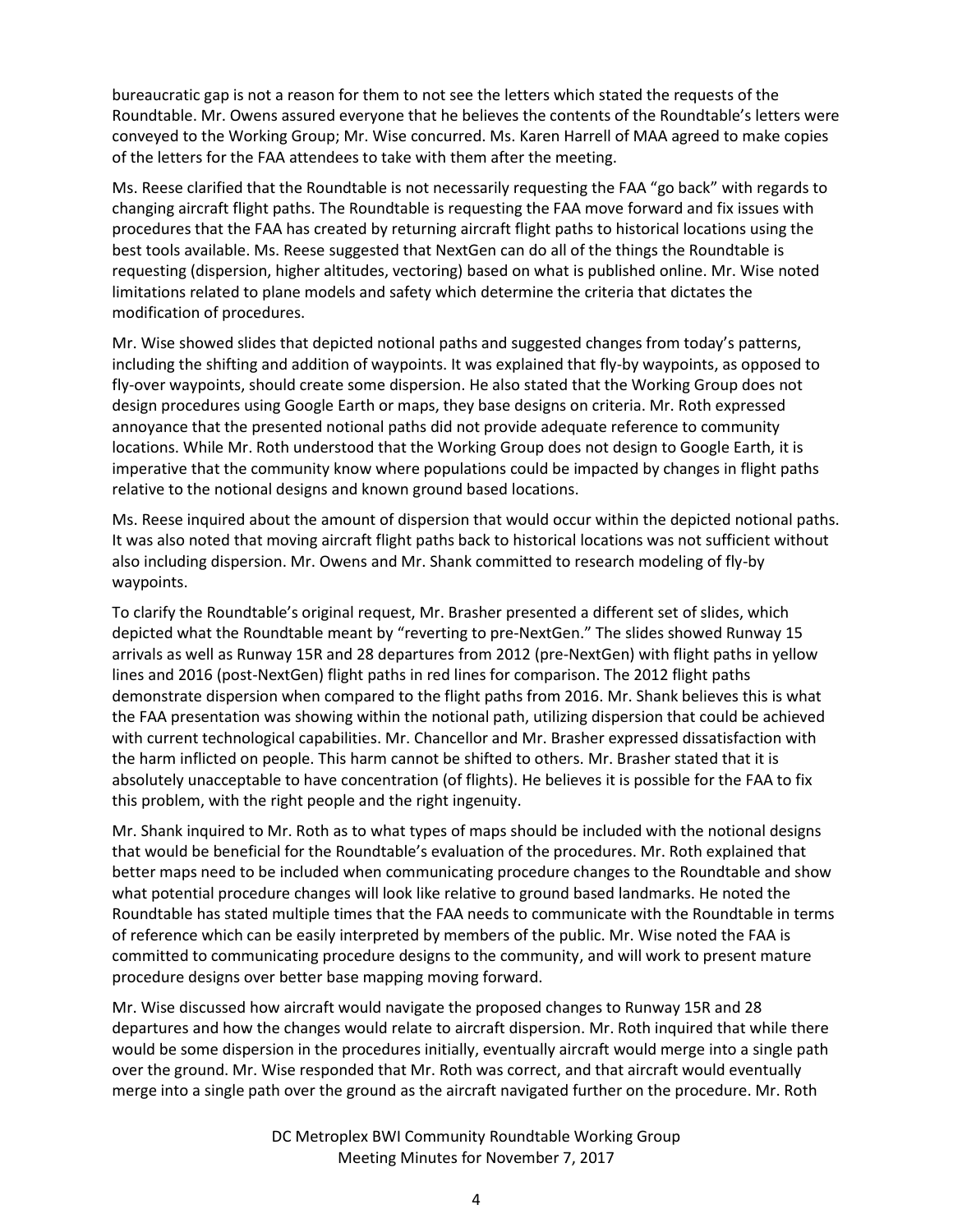noted that it is preferable to have dispersion, but a lack of dispersion may be acceptable over historical flight paths (where planes flew pre-NextGen).

Discussion ensued between Mr. Chancellor and Mr. Roth regarding the harm concentrated flight paths can impose over communities. Mr. Chancellor noted that concentration of flight paths resulting from GPS and the use of the latest technology is cruel, and moving concentrated flight paths from one community to another has moral implications. Mr. Roth responded that while he shared Mr. Chancellor's concern, it is also not acceptable for flights to remain in the locations they are today, regardless of if they are dispersed or not.

To clarify Mr. Chancellor's position, Mr. Brasher noted that it was not acceptable for flight paths to remain concentrated as they are today. Mr. Brasher noted that he did not understand how any procedure could be designed with concentrated flight paths that could cause harm to residents who live underneath them. Mr. Brasher compared the Metroplex procedures to a product with a harmful design defect, and noted that if a product is defective it has to be fixed. He explained the Metroplex procedures are not different, and that it is intolerable if the proposed procedure designs do not include dispersion. Mr. Brasher concluded there are many companies that have developed innovative solutions to complex problems, and that if the FAA is incapable of solving the problem of dispersing flight tracks they should hire someone who can.

Discussion ensued between Mr. Owens and Mr. Reese over the safety and efficiency of radar vectoring. Ms. Reese questioned safety and usability in the event satellite communications go down. Mr. Reese said his point was that airworthiness certificates would not be given if pilots could not pull up a flight management system (FMS) in the plane and load it with waypoints. It was suggested that additional waypoints be developed to make dispersion easier. Mr. Wise stated that cannot be done due to the complexities of the FMS.

Mr. Reese inquired that if additional waypoints can't be added to a single procedure for dispersion, why can't a single procedure be split into multiple procedures to increase dispersion? Mr. Wise responded that creating additional procedures adds increased complexity for controllers. Mr. Wise reminded the group of the daily complexity involved with the "orchestra" of flights in the sky; a hold up of 6 seconds can snowball into hours of delay by the end of a day.

Mr. and Ms. Reese inquired about the safety of vectoring aircraft versus aircraft flying concentrated flight corridors, and asked if vectoring was safe before, why are concentrated flight paths now necessary? Is the need to fly concentrated paths based on increasing the volume of aircraft at the airport? Mr. Chancellor noted that operations at BWI have not increased over the last two years, but the number of passengers has increased. Ms. Reese responded that if the inability to disperse aircraft by vectoring is based on a threshold of aircraft operations, then BWI should keep operations below that threshold in order to keep aircraft dispersed.

Mr. Brasher responded with the observation that people do complex jobs every day, and that the Roundtable is not asking the FAA to revert back to potentially unsafe procedures from the 1970's. He explained that Metroplex procedures were implemented approximately two years ago, and procedures just before that time were considered safe. The aim of Metroplex was to increase safety and efficiency; but in gaining an incremental level of safety, the Metroplex procedures have also caused harm to underlying communities. While safety should be increased, it should not be done at the expense of hurting people. If a private company inflicted this much harm from a product, they would be sued. He concluded by stating that the quality of air traffic operations has declined.

Mr. Owens discussed the fact that there will need to be flight concentration at some point, even with randomness from fly-by fixes. Mr. Chancellor suggested this may be acceptable, but there is currently no way of determining this because the presentation imagery lacks geography and a scale.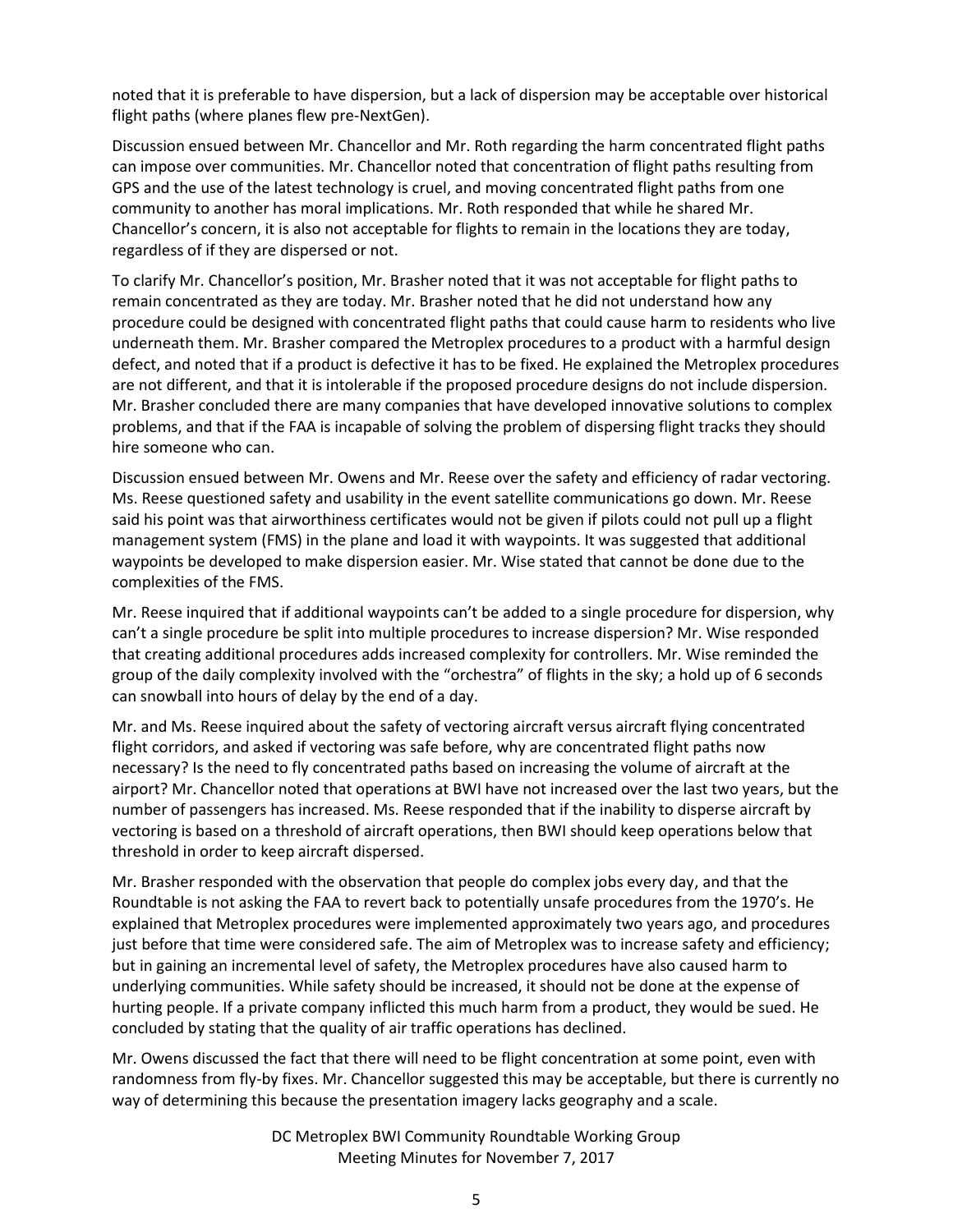Mr. Chancellor noted that the Roundtable only saw small data samples of what constituted the notional path from the FAA, and that the path was not developed by the Roundtable. He indicated that since this path did not have any geography depicted for which the Roundtable could reference, they cannot determine if there is dispersion as there is no way to determine the width of the notional path. He also noted that the Roundtable had been under the impression additional waypoints could be added to a procedure to allow for aircraft dispersion, due to advancements in technology. This is the first time the Roundtable has been told that adding many additional waypoints was not an option, and it is not clear what the relief will be to communities by adjusting procedures without including dispersal.

Mr. Chancellor mentioned the differences between randomness and dispersion. He and Mr. Roth discussed what each considers worthy dispersion requirements. Mr. Roth stated that for people close to the airport, moving the "rail" (concentration of flights) to an area without homes should not be delayed because of a lack of dispersion in this area; it would still be an improvement. Mr. Brasher clarified that moving the flight pattern back to pre-NextGen locations is a good thing; however, it is not fair to increase overhead flights from 6 per day to 150 per day. Mr. Chancellor mentioned equity and the reduction in quality of life that occurs with frequency of overhead flights.

Mr. Brasher said the Roundtable's issues are not mutually exclusive (altitude vs. dispersion vs. pre-NextGen paths). Mr. Owens said he will make sure this information is conveyed to the full Working Group when they meet next week. Ms. Reese asked for clarification on the figures regarding Q and T routes, and whether the FAA had the ability to move these routes. Mr. Wise and Mr. Cathcart responded and provided definitions of Q and T routes, as well as considerations on whether they could be moved or omitted.

Mr. Wise pointed to the restricted airspace around BWI that must be taken into consideration. He is unaware of what existed before Metroplex. For Metroplex, it took almost 5 years from notional concepts to completion. We are thinking outside of the box for options. He noted the scope of the changes, which would impact air traffic as far down as North Carolina.

Mr. Wise noted that while it is not currently in the scope of the Working Group, they are considering moving those Q and T routes. He stated that their goal is not to come up with new procedures, rather to alter those that are already in existence. He also clarified that the .41 process is for single airports; Metroplex encompasses large airspace and multiple airports.

Mr. Wise presented potential solution for arrivals on Runway 33L (RAVVN STAR). Mr. Wise mentioned discussion on Required Navigation Performance (RNPs), which are not often used. By adding a waypoint, it became possible to do an RNP and allow for the potential for aircraft to fly a continuous descent profile. Mr. Wise was not sure that this solution would be approved.

Ms. Reese requested clarification as to whether adding more RNP arrival procedures was under the scope of the Working Group, and what arrival procedures could be created under the current scope. Mr. Wise responded that the Working Group does not currently have authorization to create new RNP arrival procedures, but is working to get approval to do so.

Mr. Brasher asked if waypoints on the RAVNN arrival or approaches to Runway 33L moved as part of NextGen. Mr. Owens stated SPLAT moved closer to the airport, but along the same path it was previously on.

Mr. Shank talked about his experience at the Working Group meetings; he believes the Working Group understood the prime directive. Ms. Reese asked for the percentage of flights going from RAVNN to SPLAT vs. RAVNN to GRAFE (pre-NextGen), and Mr. Shank agreed to provide this information. He reiterated the requests of the Roundtable: (1) put it back where it was; (2) increase the altitude, if possible; and, (3) use unpopulated areas, if possible. Mr. Shank believes the FAA made their best effort to comply with MAA's voluntary Noise Abatement Procedures. Everyone at the Working Group meeting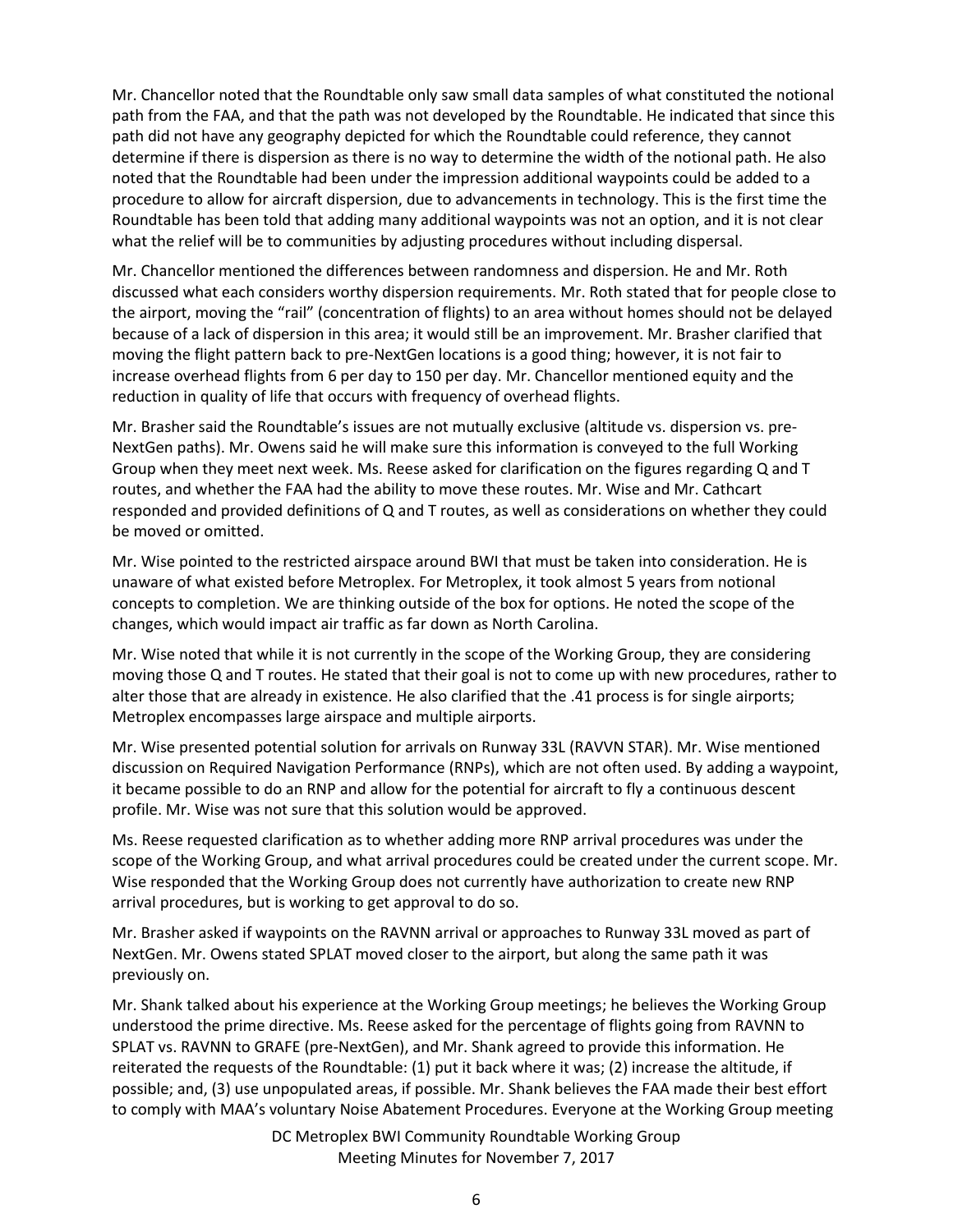checked the credibility of solutions presented. He stated the fly-by points would add dispersion and put aircraft higher. MAA and HMMH plan to attend all future Working Group sessions that are open to them. (The next Working Group meeting is for FAA staff only.)

Mr. Chancellor requested demonstration/simulations on the meaning of "randomness." Mr. Brasher requested to see the backup data and numbers related to GRAFE as the final approach fix. Mr. Shank thought the dispersion shown in historic imagery is likely due to sequencing. Mr. Brasher suggested the creation of waypoints every 100 yards, for example, going out into the Chesapeake Bay; from these waypoints, a computer could choose sequencing that creates dispersion. Mr. Shank was not sure how many more fixes could be established. Ms. Reese stated that all aircraft should not be sent to GRAFE because it would create the same traffic problem as with SPLAT, and this would be unacceptable.

Mr. Reese asked about shifting flights over water, and Mr. Shank responded that this did not fit into the "reverting back" directive because this is not where planes were pre-NextGen. A shift over the water will also impact areas that were not originally impacted, likely causing new complaints. The request was made for FAA to demonstrate this shift. An audience member noted that an elementary school is under GRAFE.

Mr. Wise discussed the schedule of upcoming Working Group meetings, which includes an internal November meeting (next week), and meetings each month through January or February. Once notional designs are mature, the environmental process and community outreach will begin. Another Environmental Assessment will need to be written; 9-18 months are anticipated for that process. The anticipated date for adoption of procedure amendments (dependent on the completion of FAA's safety and environmental reviews) is June 20, 2019.

Mr. Wise explained that coming back before February, or before they have notional designs, would not be beneficial. Letters to officials and subsequent requests to FAA can slow the process; please allow the Working Group to proceed with their work, then come back and present.

Mr. Brasher reiterated the importance of getting dispersion right; however, Mr. Roth stated that dispersion is not the solution everywhere, and the Roundtable did not agree on this as a group.

Mr. Reese requested FAA staff from the Procedures and Operations sides attend during the next FAA presentation, so the Roundtable can ask questions and receive immediate answers. Mr. Wise expressed his want to deliver a presentation the Roundtable deserves, so it may not be until February when they return.

Mr. Lee asked about 15R departures and the potential for dispersion caused by the additional waypoint. Mr. Shank stated that aircraft factors (size, weight, etc.) will cause some dispersion. Mr. Harrell requested to see a simulation of the anticipated dispersion, and Mr. Shank agreed.

Mr. Chancellor asked to talk through departures from Runway 28. Specifically, he wanted to know if there was an altitude change from the old procedure to the new procedure. Mr. Wise said there would be no difference in the climb gradient. At New WONCE, the altitude anticipated is only speculation. Mr. Shank said they will show pre- and post-altitudes, populations, and city centers.

### **Deliverables:**

- Ms. Harrell to provide copies of Roundtable letters for FAA attendees
- Mr. Owens and Mr. Shank to perform modeling for fly-by waypoints
- Mr. Owens to share information with the full Working Group during next week's meeting
- Mr. Cathcart/FAA to remove Q and T routes from slides
- Mr. Shank to provide the percentage of RAVNN to SPLAT vs. RAVNN to GRAFE
- MAA/FAA to demonstrate/simulate randomness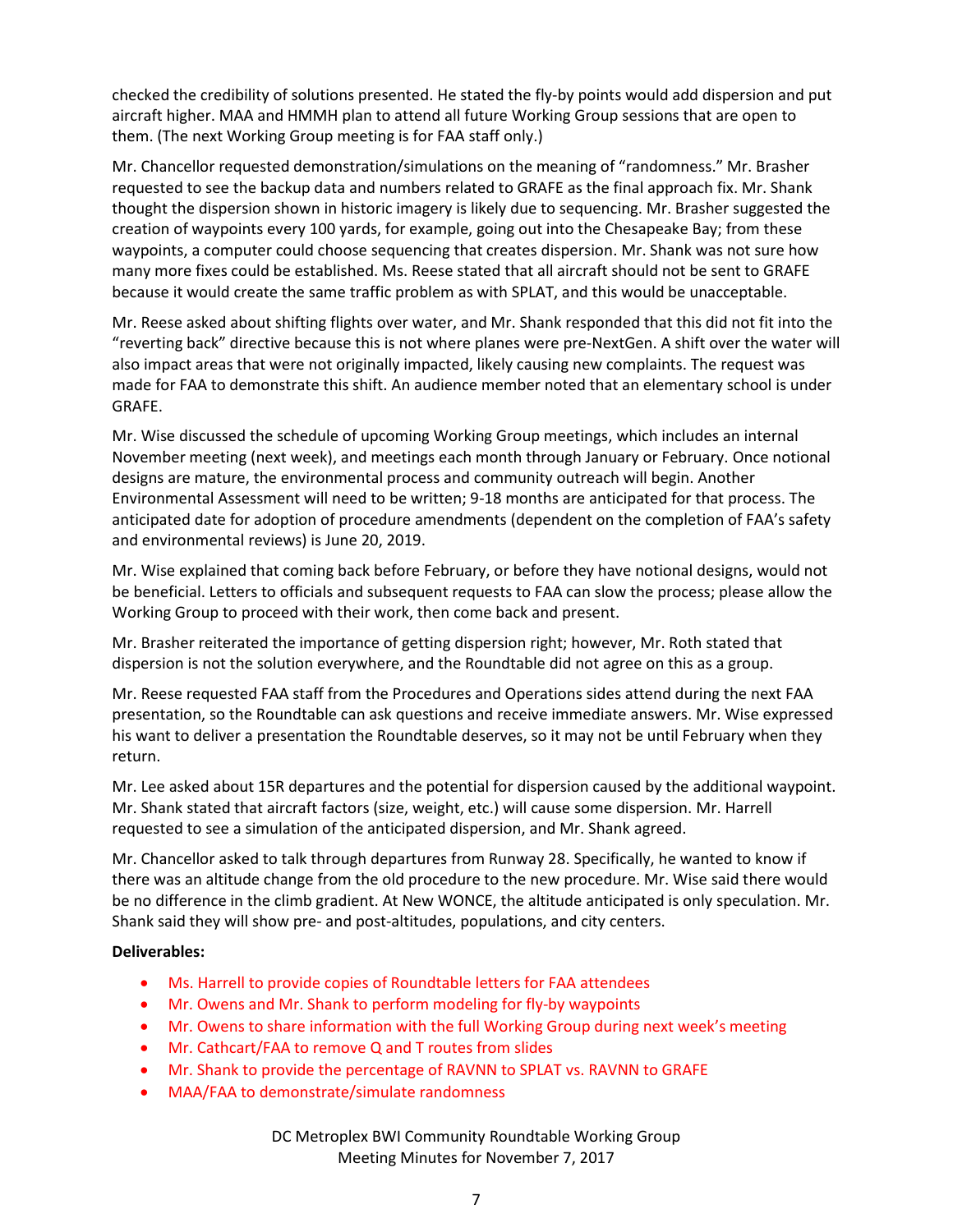- MAA to collect backup data and numbers related to GRAFE as the final approach fix; FAA to verify MAA's data
- FAA to demonstrate/simulate what it would look like to move flights over the water
- MAA to provide simulation of the anticipated dispersion related to new waypoint at 15R
- MAA to provide simulation for departures from Runway 28, including pre- and post-altitudes, populations, and city centers

# **4. Public Comment**

Mr. Brasher called on attendees who signed up to present comments to the group. Several people who signed up had already left the room by this time.

Mr. Brad Boudhus of Wilde Lake in Columbia (under path for Runway 28) has lived in his home for 28 years. For over 26 years, he said he experienced a nice, pleasant existence, including much time outside in an enjoyable environment. Now, he is unable to sit outside and have a conversation because of the noise from overhead planes; he has friends in Elkridge who do not go into their backyards at all. He stated that the planes start flying over early in the morning and continue until late at night. They are concerned about negative impacts to property values. He expressed disappointment for the way the government allowed this to happen. He suggested a solution of flying one path for a few hours, then switching that path to another location for a few hours, and so on.

Mr. Richard Wissing of Columbia thanked the Roundtable for their time and effort, and FAA for attending. He expressed his belief that the FAA could, if they wanted to, return flight paths back to pre-NextGen flight paths; however, they may require some additional motivation. His suggestion was to send claims to the FAA and airlines for noise remediation for homes underneath these flight paths. He lives about 8 miles from the airport, and received an estimate for sound-resistant windows and doors to the amount of around \$35,000. For homes closer to the airport, the estimate would increase. This would prove valuable information, if these issues result in a lawsuit. He stated that MAA is familiar with the process of creating these types of estimates for remediation, and believes this solution can coincide with other, current ideas. He stressed the importance of a sustainable approach.

Mr. D.W. Chen represents Homeowners Associations in Crofton. He reminded the room that NextGen was implemented across the nation, and many other communities throughout the country are experiencing the same misery. Other Roundtables have been established, and litigation is currently underway. He wondered if the FAA was able to share information on other PBN working groups, if they had knowledge of other working groups, and if any cross-talk had occurred between those established PBN Working Groups. Mr. Chen asked the Roundtable to request visibility from the FAA on progress in other working groups, including updates and timelines.

Mr. Owens said he was aware of other Roundtables, such as this one. Mr. Cathcart stated that only three sets of co-leads exist for the country, and they meet quarterly to discuss lessons learned and past challenges. Mr. Wise explained they use many of the same design processes of Metroplex, though the PBN Working Group is not Metroplex; when the PBN Working Group meets, discussions are centered around criteria and design issues.

# **5. Committee Reports**

This segment was cut short due to the time. Mr. Chancellor mentioned the occurrence of committee meetings, following the last Roundtable meeting. At that time, the Legislative and Communications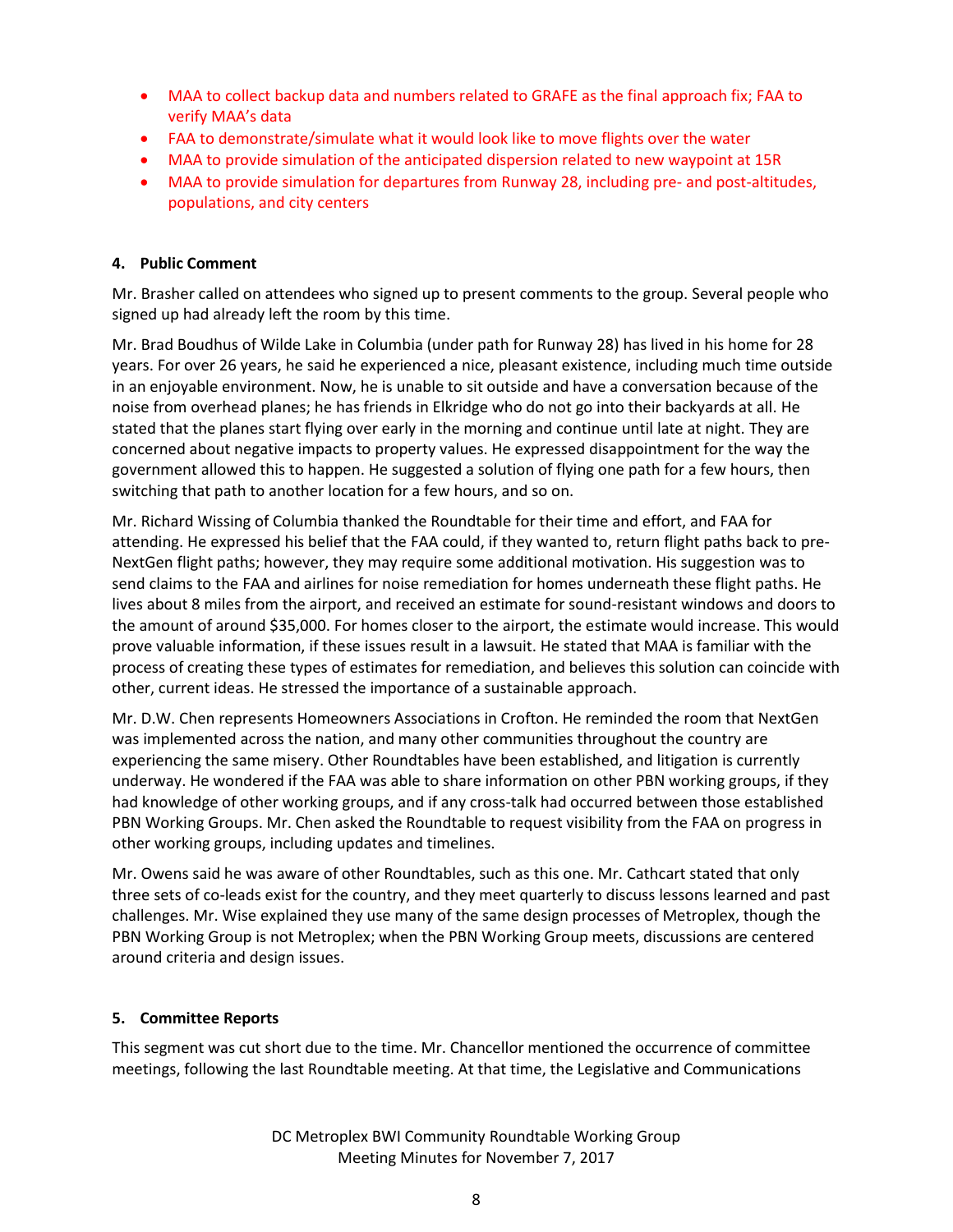Committees met. Mr. Gary Smith (Legislative) and Mr. Verchinski (Communications) were identified to give updates on their respective committees.

For the Communications Committee, Ms. Linda Curry was picked as Chair. They met on November 2<sup>nd</sup> for 2 hours and adopted a Charter.

For the Legislative Committee, Mr. Howard Johnson and Mr. Smith met following the last Roundtable meeting. They spoke with the Montgomery County Quiet Skies Coalition, who brought up the idea of convening with representatives from across the country. The goal would be to organize a coalition in Congress.

The Technical Committee shared plans to report out at the next Roundtable meeting, after processing the information presented at tonight's meeting.

### **Deliverables:**

• Technical Committee to report out at the next meeting on impressions from tonight's meeting

## **6. MAA Brief on BWI Operations for Previous Month and Year to Date**

Due to the lack of time, this topic was postponed until the next meeting.

### **7. Future Workshops**

MAA and HMMH will be holding workshops, in addition to regular Roundtable meetings, to dive deeper into technical topics (e.g., Noise 101). These sessions will likely occur at 6 pm, prior to the regular Roundtable meeting.

Mr. Roth requested the Roundtable members consider and come to a consensus on altitude (i.e., what is too low?). He also asked MAA to think about this (altitudes when noise becomes bothersome) and offer suggestions, as well as locations where planes fly at this suggested altitude, so the Roundtable can verify. An audience member, Ms. Gail Sigel, asked for clarification on terrain to accompany this suggestion, as noise levels may vary based on what is underneath the flight path (e.g., farm versus industrial park).

### **Deliverables:**

- Roundtable members to consider acceptable altitude for planes
- MAA to suggest altitude(s), offer locations where altitude(s) can be verified, and clarify how surface features impact noise levels

### **9. Review Action Items and Adjourn**

Mr. Brasher mentioned the upcoming opportunity for the Roundtable to tour Potomac TRACON, and gave everyone the assignment to read the 5th Amendment (specifically the last 2 clauses). The next meeting is scheduled for Tuesday, December 5<sup>th</sup>. At 10:22 pm, the Roundtable meeting adjourned.

### **Deliverables:**

- Mr. Brasher to circulate potential dates for Roundtable to tour Potomac TRACON
- Everyone to read 5<sup>th</sup> Amendment of the Bill of Rights (see below)